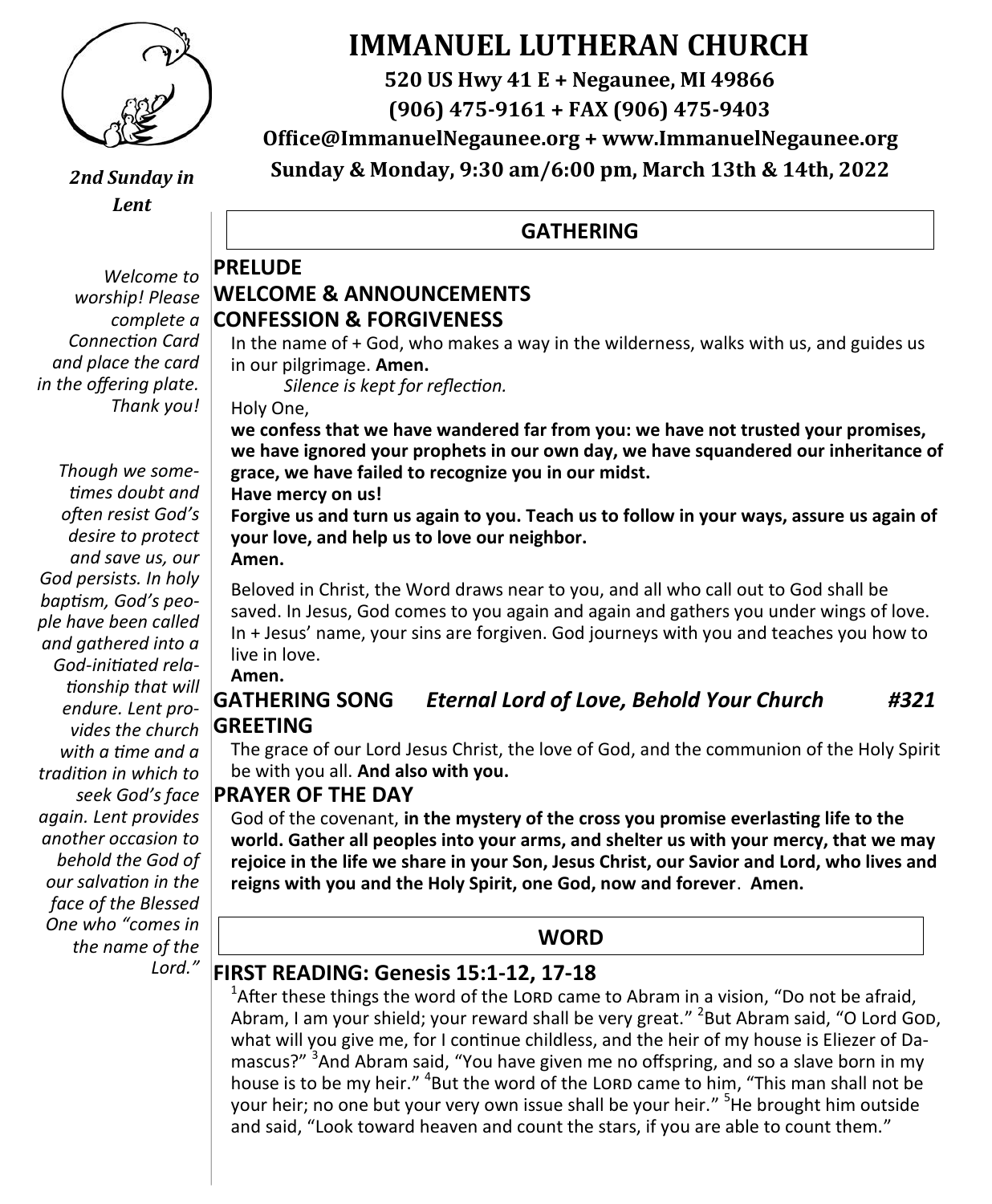*God promises a childless and doubting Abram that he will have a child, that his descendants will be as numerous as the stars, and that the land of Canaan will be their inheritance. Abram's trust in God is sealed with a covenantmaking ceremony, a sign of God's promise.*

> *In the day of trouble, God will give me shelter. (Ps. 27:5).*

*Although Paul's devotion to Christ has caused him to be persecuted, he does not regret the course he has taken. Writing from prison, he expresses confidence in a glorious future and encourages other Christians to follow in his footsteps.* 

Then he said to him, "So shall your descendants be." <sup>6</sup>And he believed the LORD; and the LORD reckoned it to him as righteousness. <sup>7</sup>Then he said to him, "I am the LORD who brought you from Ur of the Chaldeans, to give you this land to possess." <sup>8</sup>But he said, "O Lord GoD, how am I to know that I shall possess it?" <sup>9</sup>He said to him, "Bring me a heifer three years old, a female goat three years old, a ram three years old, a turtledove, and a young pigeon." <sup>10</sup>He brought him all these and cut them in two, laying each half over against the other; but he did not cut the birds in two.  $^{11}$ And when birds of prey came down on the carcasses, Abram drove them away.  $12$ As the sun was going down, a deep sleep fell upon Abram, and a deep and terrifying darkness descended upon him. <sup>17</sup>When the sun had gone down and it was dark, a smoking fire pot and a flaming torch passed between these pieces.  $^{18}$ On that day the LORD made a covenant with Abram, saying, "To your descendants I give this land, from the river of Egypt to the great river, the river Euphrates." Word of God. **Word of Life. Thanks be to God.**

#### **PSALM 27**

 $1$ The LORD is my light and my salvation; whom then shall I fear? The LORD is the stronghold of my life; of whom shall I be afraid?

<sup>2</sup>**When evildoers close in against me to devour my flesh,**

**they, my foes and my enemies, will stumble and fall.**

<sup>3</sup>Though an army encamp against me, my heart will not fear.

Though war rise up against me, my trust will not be shaken. <sup>4</sup>**One thing I ask of the Lord; one thing I seek;**

**that I may dwell in the house of the Lord all the days of my life;** 

**to gaze upon the beauty of the Lord and to seek God in the temple.**

<sup>5</sup>For in the day of trouble God will give me shelter,

hide me in the hidden places of the sanctuary, and raise me high upon a rock.

6 **Even now my head is lifted up above my enemies who surround me.**

**Therefore I will offer sacrifice in the sanctuary, sacrifices of rejoicing;** 

**I will sing and make music to the Lord.**

 $7$ Hear my voice, O LORD, when I call;

have mercy on me and answer me.

#### <sup>8</sup>**My heart speaks your message— "Seek my face." Your face, O Lord, I will seek.**

 $^{9}$ Hide not your face from me, turn not away from your servant in anger. Cast me not away—you have been my helper; forsake me not, O God of my salvation.

<sup>10</sup>**Though my father and my mother forsake me,**

**the Lord will take me in.**

 $11$ Teach me your way, O LORD;

lead me on a level path, because of my oppressors.

<sup>12</sup>**Subject me not to the will of my foes,**

**for they rise up against me, false witnesses breathing violence.**

 $13$ This I believe—that I will see the goodness of the LORD

in the land of the living!

<sup>14</sup>**Wait for the Lord and be strong.**

**Take heart and wait for the Lord!**

# **SECOND READING: Philippians 3:17—4:1**

<sup>17</sup>Brothers and sisters, join in imitating me, and observe those who live according to the example you have in us.  $^{18}$  For many live as enemies of the cross of Christ; I have often told you of them, and now I tell you even with tears. <sup>19</sup>Their end is destruction; their god is the belly; and their glory is in their shame; their minds are set on earthly things.  $^{20}$ But our citizenship is in heaven, and it is from there that we are expecting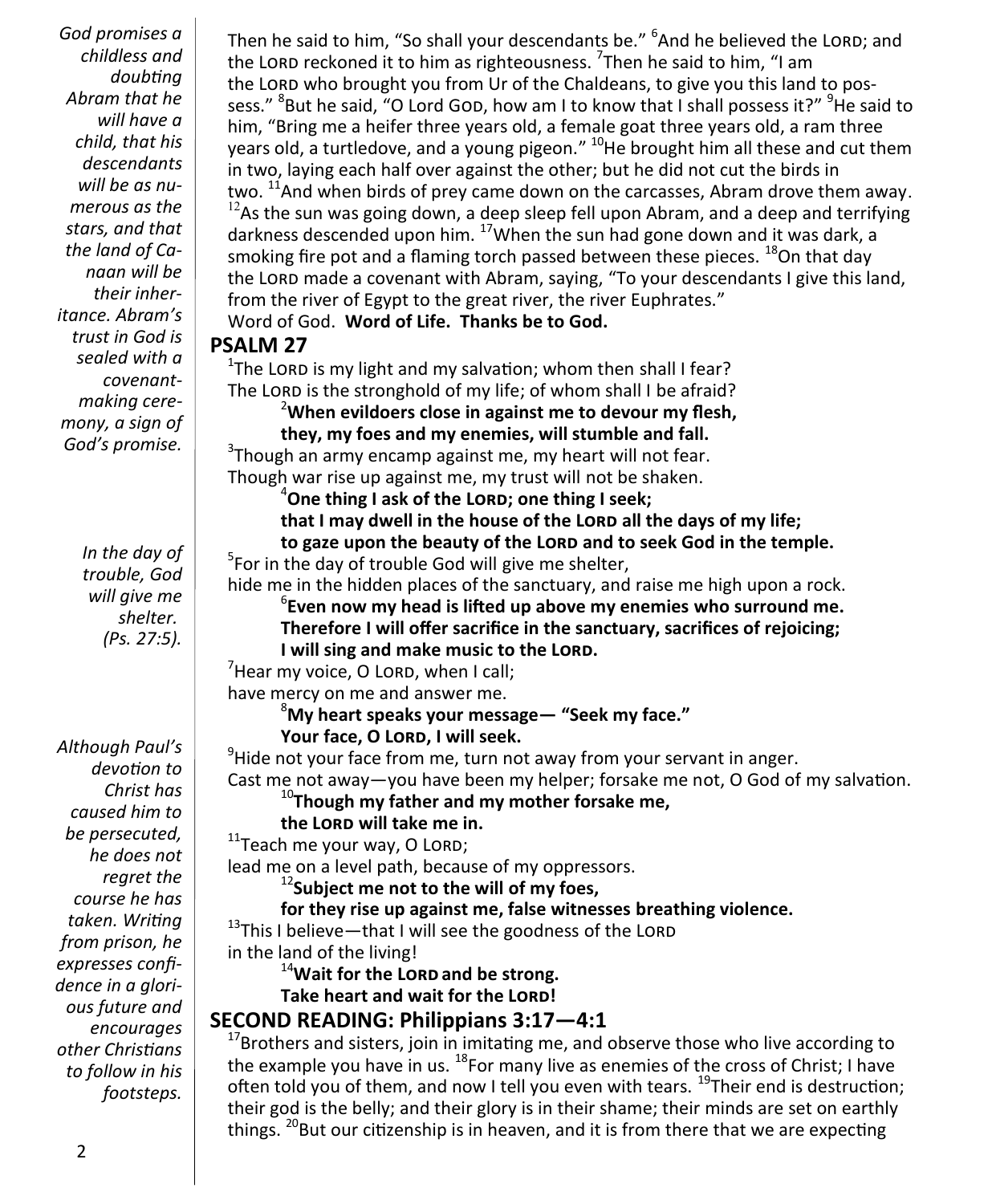a Savior, the Lord Jesus Christ.  $^{21}$ He will transform the body of our humiliation that it may be conformed to the body of his glory, by the power that also enables him to make all things subject to himself. <sup>4:1</sup>Therefore, my brothers and sisters, whom I love and long for, my joy and crown, stand firm in the Lord in this way, my beloved. Word of God. **Word of Life. Thanks be to God.** 

#### **GOSPEL ACCLAMATION**

*One does not live by bread alone, but by every word that comes from the mouth of God. (Matt. 4:4)*

#### **GOSPEL: Luke 13:31-35**

The holy gospel according to…

#### **Glory to you, O Lord.**

<sup>31</sup>At that very hour some Pharisees came and said to [Jesus,] "Get away from here, for Herod wants to kill you." <sup>32</sup>He said to them, "Go and tell that fox for me, 'Listen, I am casting out demons and performing cures today and tomorrow, and on the third day I finish my work.  $33$ Yet today, tomorrow, and the next day I must be on my way, because it is impossible for a prophet to be killed outside of Jerusalem.' <sup>34</sup>Jerusalem, Jerusalem, the city that kills the prophets and stones those who are sent to it! How often have I desired to gather your children together as a hen gathers her brood under her wings, and you were not willing! <sup>35</sup>See, your house is left to you. And I tell you, you will not see me until the time comes when you say, 'Blessed is the one who comes in the name of the Lord.'"

The Gospel of our Lord.

**Praise to you, O Christ.**

# **SERMON Pastor Steve Solberg SONG** *Thy Holy Wings* **#613**

#### **APOSTLES' CREED**

**I believe in God, the Father almighty, creator of heaven and earth.**

**I believe in Jesus Christ, God's only Son, our Lord, who was conceived by the Holy Spirit, born of the virgin Mary, suffered under Pontius Pilate, was crucified, died, and was buried; he descended to the dead. On the third day he rose again; he ascended into heaven, he is seated at the right hand of the Father, and he will come to judge the living and the dead.**

**I believe in the Holy Spirit, the holy catholic church, the communion of saints, the forgiveness of sins, the resurrection of the body, and the life everlasting.** 

#### **Amen.**

#### **PRAYERS OF INTERCESSION**

Drawn close to the heart of God, we offer these prayers for the church, the world, and all who are in need.

#### *A brief silence.*

You gather the church into a community of mercy and grace. Unify Christians around the globe in efforts to proclaim good news even in the face of opposition and to protect those whose lives are imperiled by the gospel. Merciful God, **receive our prayer.**

You create the entire universe and call it good. Hinder those who would cause further destruction to our planet's fragile ecosystems, and augment the calls of those who advocate for thoughtful stewardship of the earth's resources. Merciful God, **receive our prayer.**

You raise up leaders committed to love and justice. Nurture in those who govern patience to receive criticism, openness to new ideas, and courage to change course when needed for the sake of the common good. Merciful God, **receive our prayer.** 

*Neither Herod's plotting nor Jerusalem's resistance to maternal love will deter Jesus from his sacrificial mission.*

*Renew our lives that we may welcome and care for one another and that we may live and serve within the greater community of Negaunee and the world, witnessing to others your abundant love, grace, and welcome.*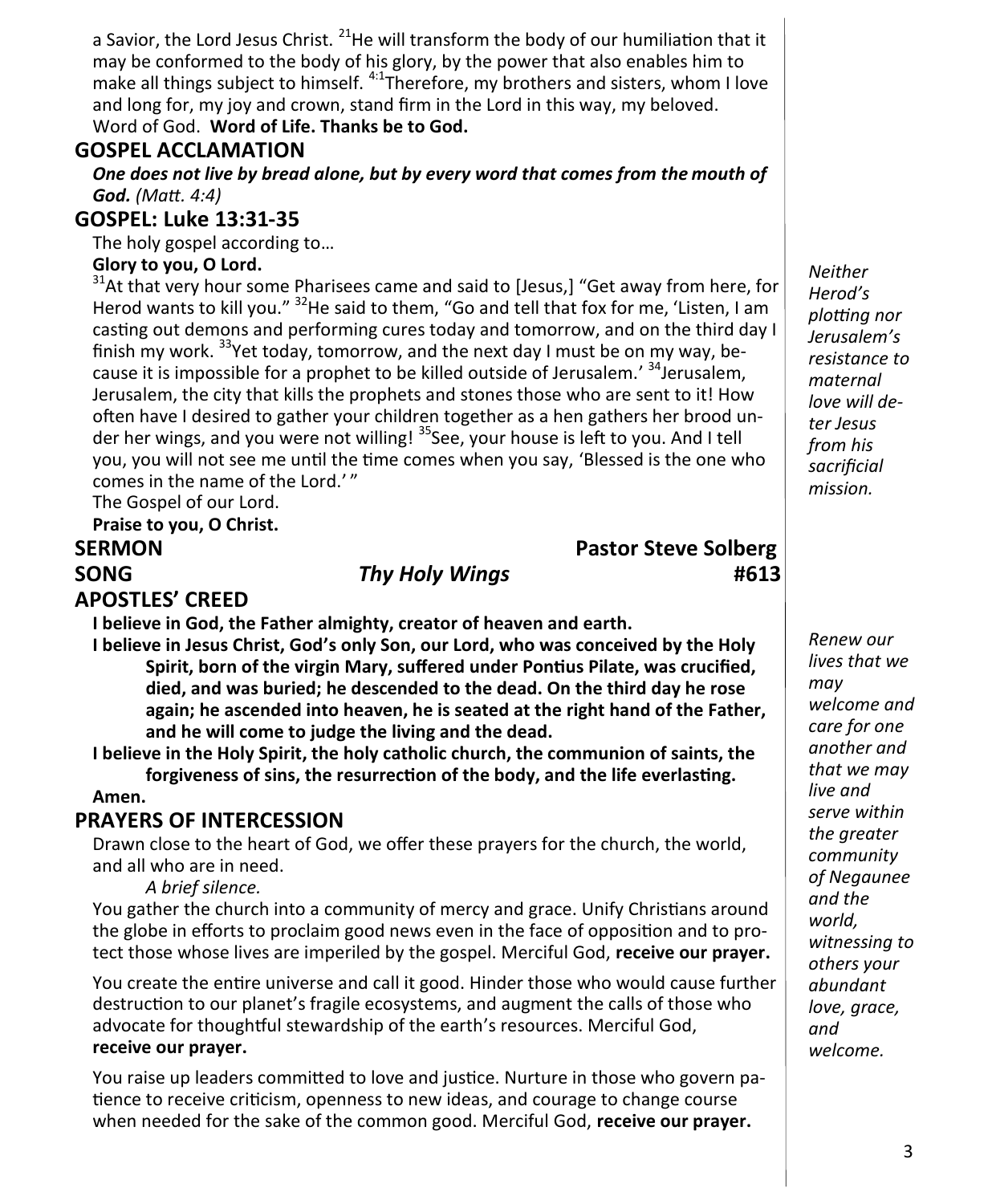You hear us when we cry to you. Attend to those expecting a child, and console those who have experienced miscarriage. Comfort veterans enduring post-traumatic stress. Shield those endangered by domestic violence. Uphold those who are ill or grieving. Merciful God, **receive our prayer.**

You kindle faith that moves us into action. Guide children and adults preparing for baptism or confirmation. Empower Sunday school teachers, confirmation leaders, and parents who share their faith with younger generations. Give us all a renewed sense of vocation. Merciful God, **receive our prayer.**

*Here other intercessions may be offered.*

You welcome us into your heavenly realm. We give thanks for those whose labors on earth are ended and who now rest with you. On the final day, gather all of us, with them, in your loving arms. Merciful God, **receive our prayer.**

Accept the prayers we bring, O God, on behalf of a world in need, for the sake of Jesus Christ. **Amen.**

#### **SHARING OF CHRIST'S PEACE**

The peace of Christ be with you always. **And also with you.**

**MEAL**

#### **OFFERING**

#### **OFFERING PRAYER**

Extravagant God, **you have blessed us with the fullness of creation. Now we gather at your feast where you offer us the food that satisfies. Take and use what we offer here, come among us, and feed us with the body and blood of Christ, in whose name we pray. Amen.**

#### **THANKSGIVING AT THE TABLE**

#### **THE LORD'S PRAYER**

**Our Father in heaven, hallowed be your name, your kingdom come, your will be done, on earth as in heaven.**

**Give us today our daily bread. Forgive us our sins as we forgive those who sin against us. Save us from the time of trial and deliver us from evil.**

**For the kingdom, the power, and the glory are yours, now and forever. Amen.**

#### **COMMUNION DISTRIBUTION**

#### **PRAYER AFTER COMMUNION**

Blessed Jesus, **in this rich meal of grace, you have fed us with your body, the bread of life. Now send us forth to bear your life-giving hope to a world in need. Amen.**

 *Parents, We believe that the true body and blood of Jesus Christ is in/with/under the bread and wine.* 

#### **SENDING**

#### **BLESSING**

You are children of God, anointed with the oil of gladness and strengthened for the journey. Almighty God, motherly, majestic, and mighty, ☩ bless you this day and always. **Amen.**

#### **DISMISSAL**

Go in peace. Jesus meets you on the way. **Thanks be to God. POSTLUDE**

*All baptized Christians who believe this true presence are welcome and encouraged to receive Holy Communion today. Please assist your child(ren) if you wish them communed.*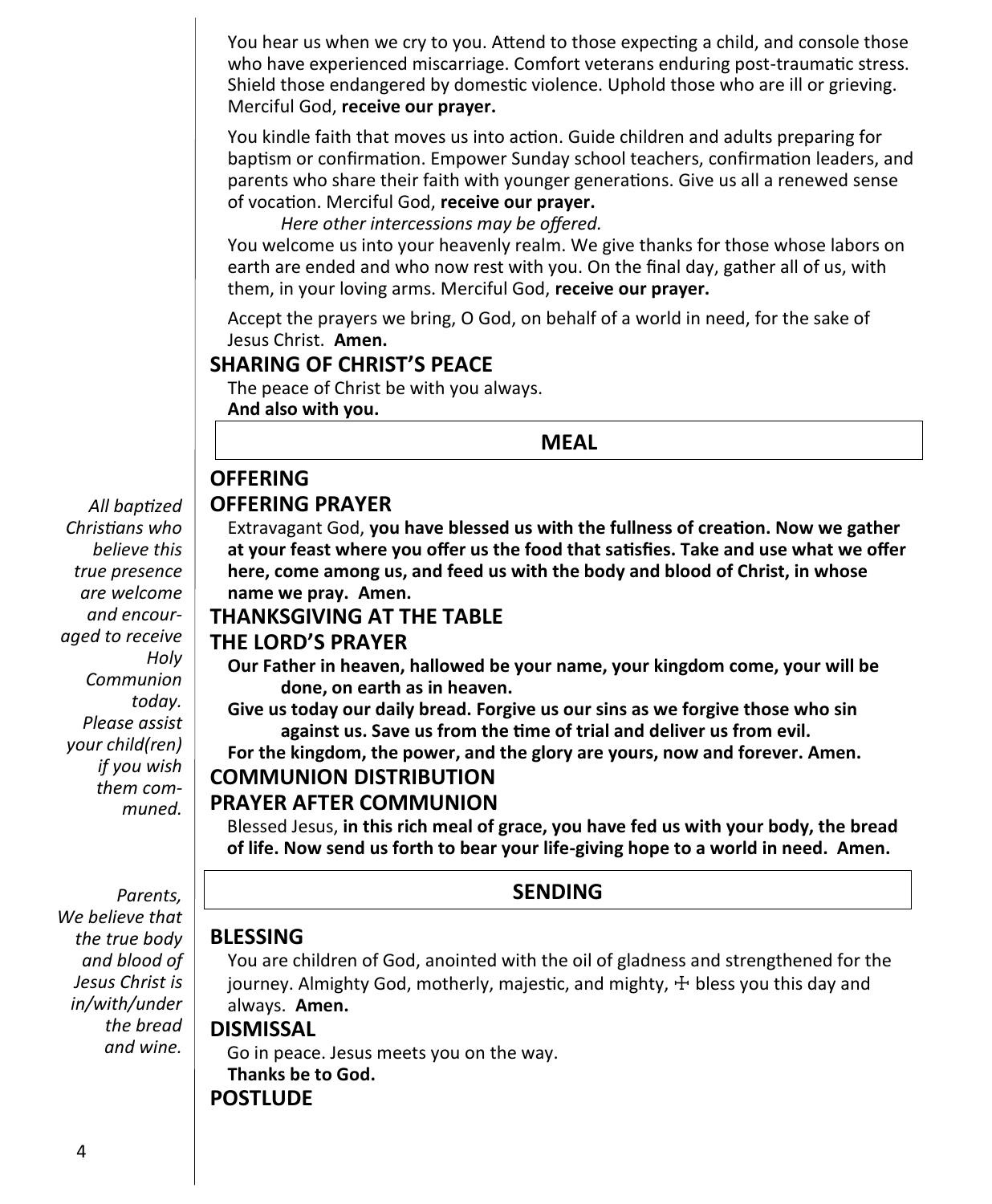# **ANNOUNCMENTS FOR THE WEEK OF, March 13-March 20, 2022**

# **\*ARE YOU WANTING A WAY TO SUPPORT FINANCIAL UKRAINE'S REFUGEES?**

We can work through Lutheran World Relief (LWR), donating through Immanuel, noting "LWR" or "Ukraine". Or you can give online directly to LWR's "World of Good Fund," providing families facing crisis with emergency food, clean water, safe shelter, medical supplies and more. Your love will reach neighbors in Ukraine and around the world with the lifesaving care they need.



**\*LENTEN SOUP SUPPERS** On **Wednesdays, March 16, 23, 30, and April 6**, our *Soup Suppers*  will take place. Donations of soups, breads, and desserts, are needed. There is a SIGN-UP sheet posted near the Fellowship Hall door for you to sign up for the various Wednesdays for bringing YOUR delicious 'foods'. Thank you for contributing to the Lenten Soup Suppers. Then, come for our soup supper at 5:30 pm, followed by a ½-hour service at 6:15 pm. Any donated monies given for the suppers will go toward Immanuel's Youth Fund.

**\*MEN'S LENTEN PRAYER BREAKFASTS** … on **March 12, 19, 26, and April 2, 9, 16, at 8:30 am**, there will be a Men's Lenten Prayer Breakfast offered in the Fellowship Hall. The breakfast starts at 8:30 am followed by a discussion of Sunday's readings and any topic that you may want to share, ending at 9:30 am. For more information, please call Walter Scanlon @ 906- 235-2294. All of you men are welcome, and Walter hopes to see you there!

**\*REVELATION STUDY…** continues on Thursdays at 6:00 pm, both in person (fellowship hall) and online (church website). No RSVP is necessary. Just bring your Bible. Pastor Steve will provide study materials in downloadable and printed form. Explore this strange and wonderful final book of the New Testament that is best understood as a series of seven broad cycles each beginning either with the life of Christ or the beginning of the Christian Church and completed by the coming of Christ for judgment of the world.

**\*CHURCH PHOTO DIRECTORY: A HARD-COPY OF OUR CHURCH DIRECTORY IS AVAILABLE AT** 

**THE CHURCH!** You can also view it online or via the FREE mobile app. Printed copies are available on the upper level resource table and at the front entrance. To view the directory online, go to **members.InstantChurchDirectory.com** and follow the prompts under "Sign In" to "Create a login now." Use your email address that you included in your directory submission and confirm it following the instructions. If you did not submit an email for directory use, you won't be able to access the directory online. There is also a free mobile app available for download at the Apple® App store in iTunes®, Google Play™ store and the Amazon Fire App Store. Simply search for "**Instant Church Directory**" to get the download. The same login protocol as above applies to the app. Need help or have questions? Please contact the church office: (906) 475-9161.

**\*GIVING YOUR OFFERINGS:** Thank you for continuing to financially support our on-going congregational mission. **NOTE:** The GivePlus Mobile App will be phased out by April 30th. After that date, GivePlus Mobile app will no longer be supported. In its place, you may download the VANCO Mobile app. VANCO Mobile is a free app and offers a better user experience with easy giving options, including giving to special funds. Here are the steps to follow: 1) **Search for Our Church** - Enter our church's name or use the invite code and click SEARCH. Then, select our church. 2) **Select Your** 











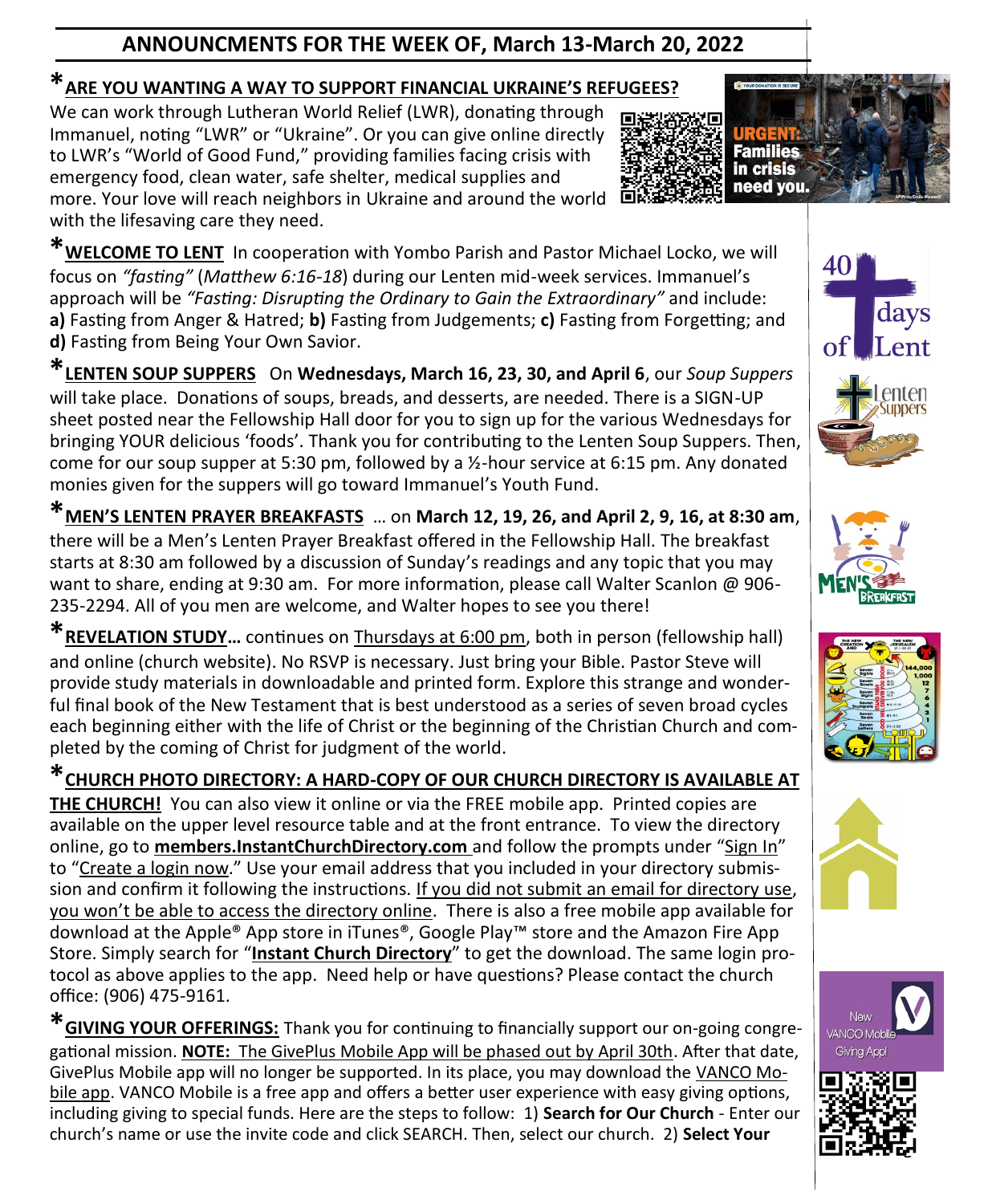**Fund and Amount** - Select your fund and donation frequency, then select your payment method. 3) **Enter Payment Method** - Select a payment method and enter your credit card, debit card, or bank account information. You can save this payment method for future donations. 4) **Choose to Cover Processing Fees** - You can choose to cover the donation processing fees by adding a small amount on top of your gift. Click the button to opt in. 5) **Complete Your donation** - Review and complete your gift by clicking SUBMIT. If giving online through Immanuel's website, there is no change.



**\*SUNDAY SCHOOL:** If you are interested in Sunday School for your child(ren), there is always open enrollment for toddlers through Grade 5. The class meets at 9:15 am and classes start at 9:30 am. Go to the Facebook page for updated information, or you can always call the office at (906-475-9161). Bring your child(ren) to worship with us.



**\*SUMMER VBS IS BACK! JULY 25 - 28, MONDAY - THURSDAY** To help with your family summer plans, we thought we should put this news out now! Currently, we are in the planning stages for our Vacation Bible School (VBS), so more information will be available in the spring. The Fortune Lake VBS Program and staff will be leading the program! Diana Hetrick is the coordinator, should you have questions or need more information ((906) 235-7110). Oh, and, yes, we will have multi-generational volunteer opportunities for all! The Preschool will be the morning program and the School Age will be a full day.



**\****"SHEEPSKIN SCHOLARSHIP"* **for NEGAUNEE HS GRADUATE ATTENDING NMU** *The Howard B. Lehto "Sheepskin Scholarship"* is a \$4,000.00 scholarship to be granted to a Negaunee High School Graduate who is attending Northern Michigan University in the fields of business, education, or skilled trades. The ideal candidate should be a person  $\overline{\text{MAX}}$  who is returning to school after taking time off to work, or who started his or her college studies later than usual for personal, family, or financial reasons. The scholarship will be

awarded in two parts: \$2,000 for the Fall 2022 semester and \$2,000 for the Spring 2023 semester. The deadline for applying is May 1st. The application is available through the NMU Financial Aid Office. Pick up your application now!



**KEEP IN YOUR PRAYERS:** 

**Pray For**: *Nancy Burton, Pat DeWitt, Dan Hendrickson, Pete Hicks, Billy Jo Kaufman, Peggy Jackson, Betty Kinnunen, Anna Laurila, Don & Mary Leece, Wendy Niemi, Arianna Paananen, Don & Vera Palomaki, Joyce Peterson, Jessica Roberts, Richard Toyra, and all COVID patients*.

Our Shut-ins: *Bettie Ahola, Rudy Gagnon, Charlene Kivisto, Timothy Kjellman, Betty Lukkarinen, Leo Nirva, Mary Parkkonen, Janet Penhale, Butch Pynnonen, Lillian Rivers, Paul Smith, Lynne Tossava*.

Members in the Armed Service: *Luke DeWitt, Adrianna Gustafson, Michael Gustafson, Hunter (Jessica) Hetrick, Dennis Koski, Jacque Kurian, Tanner Romback, Trevor Romback, Michael Sedlock, Ethan Wallner,* and *all Armed Services Families.*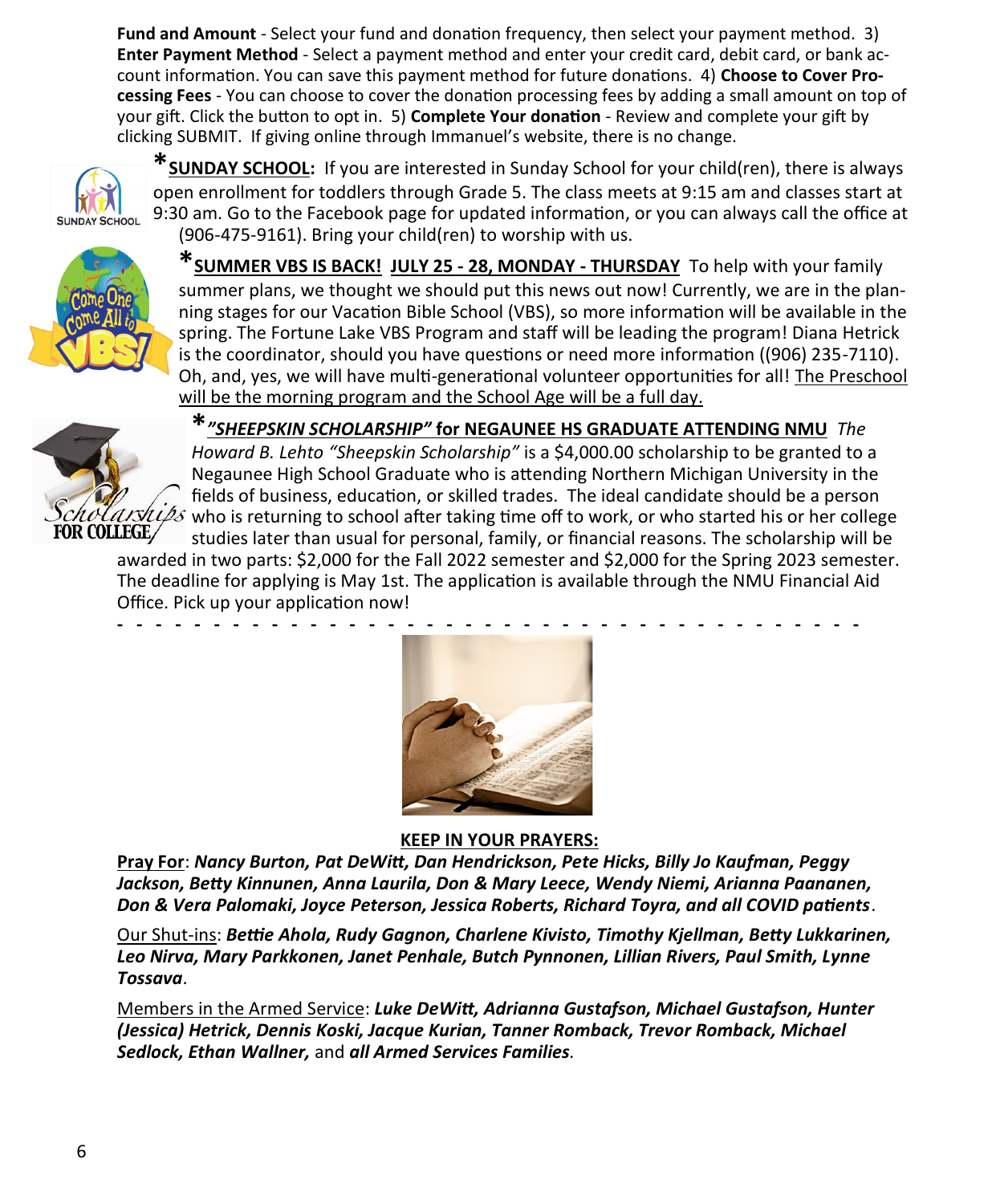# **VOLUNTEERS ASSISTING IN SERVICE**

 **SERVING IN WORSHIP:** *Pastor Steve Solberg* **ORGANIST/PIANIST/MUSICIAN:** *Connie Scanlon* **Worship Services: Sun. @ 9:30 am / Mon. @ 6 pm Office Hours: 8 am-2 pm, Monday-Thursday (or by appt.)**

### **ASSISTING IN THE SERVICE:**

9:30 am USHERS/GREETERS – *Dan & Fae Collins*

6 pm USHERS/GREETERS – *Deb Hicks & Diana Hetrick*

- 
- 6 pm LECTOR *Dan LaJoie*
- 9:30 am LECTOR *Luanne Skrenes*
- 9:30 am COMM. ASST.'S *– Shirley Koski*
- 6 pm COMM. ASST.'S *Linda Ogea*
- 9:30 am Tech Team *Tyler Moore*
- 6 pm Tech Team *Tyler Moore*
- -



# **MARCH'S MONTHLY MISSION**

**IN MARCH**, **our Immanuel's Fortune Lake Camp Scholarship Fund will be the Mission Emphasis (ME), enabling people from Immanuel, young and old, to participate in the** 

**out-door camping ministries of Fortune Lake Lutheran Camp (FLLC) near Crystal Falls, MI.**

Outdoor camping ministry reaches people like none other. We'd like to encourage those connections by providing scholarship funds to our local youth, making it more affordable for them to attend a week of summer camp and other retreats throughout the year. In this special place, campers disconnect from the world in order to reconnect with God, each other, and themselves. Campers experience the beauty of God's creation, amazing camp staff, other campers, Good News themes, and all the fun that a week can hold.



If you wish to give to Immanuel's Fortune Lake Camp Scholarship Fund, use the *March Monthly Mission envelope* from your offering envelope box or in some other way designate your gift. *Thank you for your generosity!* 

> Thank you for giving \$1,315.00 in February to *Messiah Lutheran Church Asylum Refugee Support.* The recipients will be richly blessed with your generosity! Thank you!